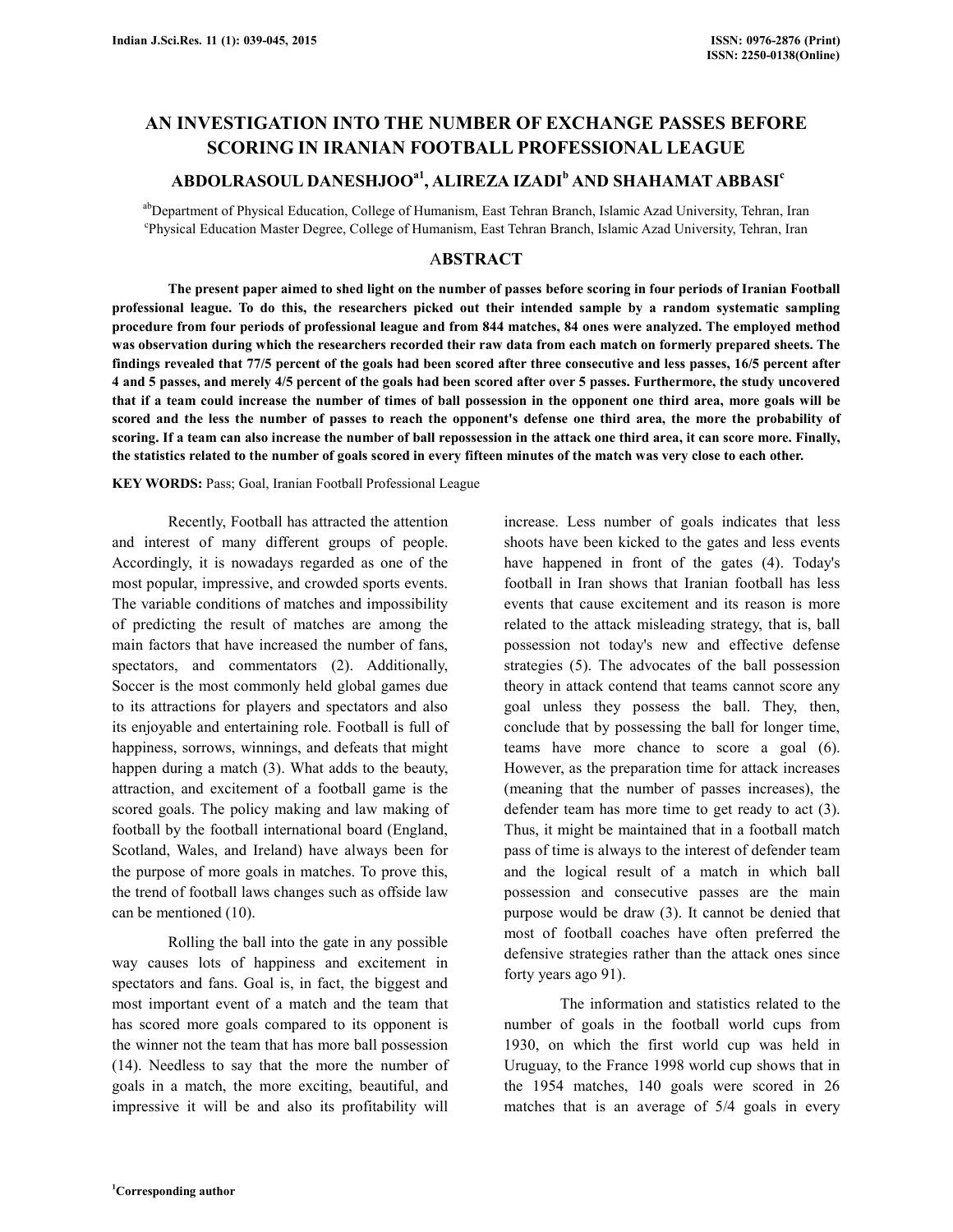match. Since that period onward, this average has reduced and in the France world cup in 1998 the average was recorded to be 2/67 goals in every match that was exactly half of the average in the 1954 matches (9). Some coaches support ball possession maintaining that the value of ball possession is to disrupt the defensive arrangement of the opponent team and their concentration by a set of repetitive long passes that change the match trend. But the findings of most of related studies do not prove such a reasoning (7).

 A bunch of studies regarding football have been conducted in Iran. However, not many study has ever been done in which the number of passes before a goal has been analyzed. Regarding this topic, in the only conducted study, in which the performance of Iranian national team in the 2002 world cup qualifiers matches was analyzed by the Iranian football training committee, it was noticed that 15 goals were scored during 15 matches. Four of these goals (26/5 percent) were scored after zero number of passes, two goals after one pass, three goals after two goals, four goals after three passes, and two goals after four goals. Besides, no goal was scored after over five passes (8).

 Reily and Holmes (1983) made a comprehensive investigation about football skills by examining six matches of a team and analyzing their skills. They concluded that the most used skills were passing and ball controlling. After that, heading, tackling, and dribbling were the most frequent skills. Furthermore, regarding gaining successful results, passing (70 %), ball controlling (67 %), and tackling (65 %) were prioritized. Besides, the most unsuccessful skill was found to be kicking (37%) (4). In 1996, Sir Alf Ramsey, coach of England team, could win the world cup via the 4-4-2 arrangement method. Nowadays, many of England club teams play with the same method meaning that in addition to four defenders, four mid-field players cover the middle part of the field and attack with only two strikers. Recently, most of teams often play with the 3-5-2 arrangement method meaning that a defender decreases and in contrast, a player is added to the mid-field players. In this arrangement, the two players playing in the right and left wingers are of great importance as at time of defense, they should be the first defenders of the team and at time of attack, they should be the first scorers of their team (16).

 Analyzing football matches, Lu Tannon (1988) contends that players pass on average 29 times, ball possession 34 times, dribble 5 times, kick to gate 2 times, and block the ball 20 times (6). Charles Hughes (1988) studied the 1954 and 1986 final world cup matches and showed that 87 percent of the goals were scored after 5 and less consecutive passes, and 13 percent of the goals were scored after 6 and more consecutive passes. The study also revealed that 53 goals were scored after no pass, 29 goals after one pass, 35 goals after two passes, 26 goals after three passes, 17 goals after four passes, 16 goals after five passes, and the rest of goals after six and more consecutive passes (10). Likewise, another research study was conducted in 1997 about the America 1994 world cup. It showed that 85 percent of the goals in this world cup were scored after four or less consecutive passes. It also revealed that approaching the opponent team gate by less passes leads to better conditions for scoring (11). In another study in 2009, the qualifiers matches in Asia were analyzed and it was noticed that from the total 46 goals, 6 goals were scored after no pass, 18 goals after one pass, 13 goals after two consecutive passes, 8 goals after three passes, three goals after four passes, two goals after five consecutive passes, and no goal after more than five passes were scored. This study, in fact, highlighted this point that less number of passes has led to more goals (17).

 In another study by Charles Hughes et al. (1988), games of different national teams and also the games of Liverpool club team were analyzed. Table 1 represents the related findings (3). The same study, then, goes on to investigate the ball possession in different one thirds of the football field and the value of ball possession in the opponent defensive one third has been concluded.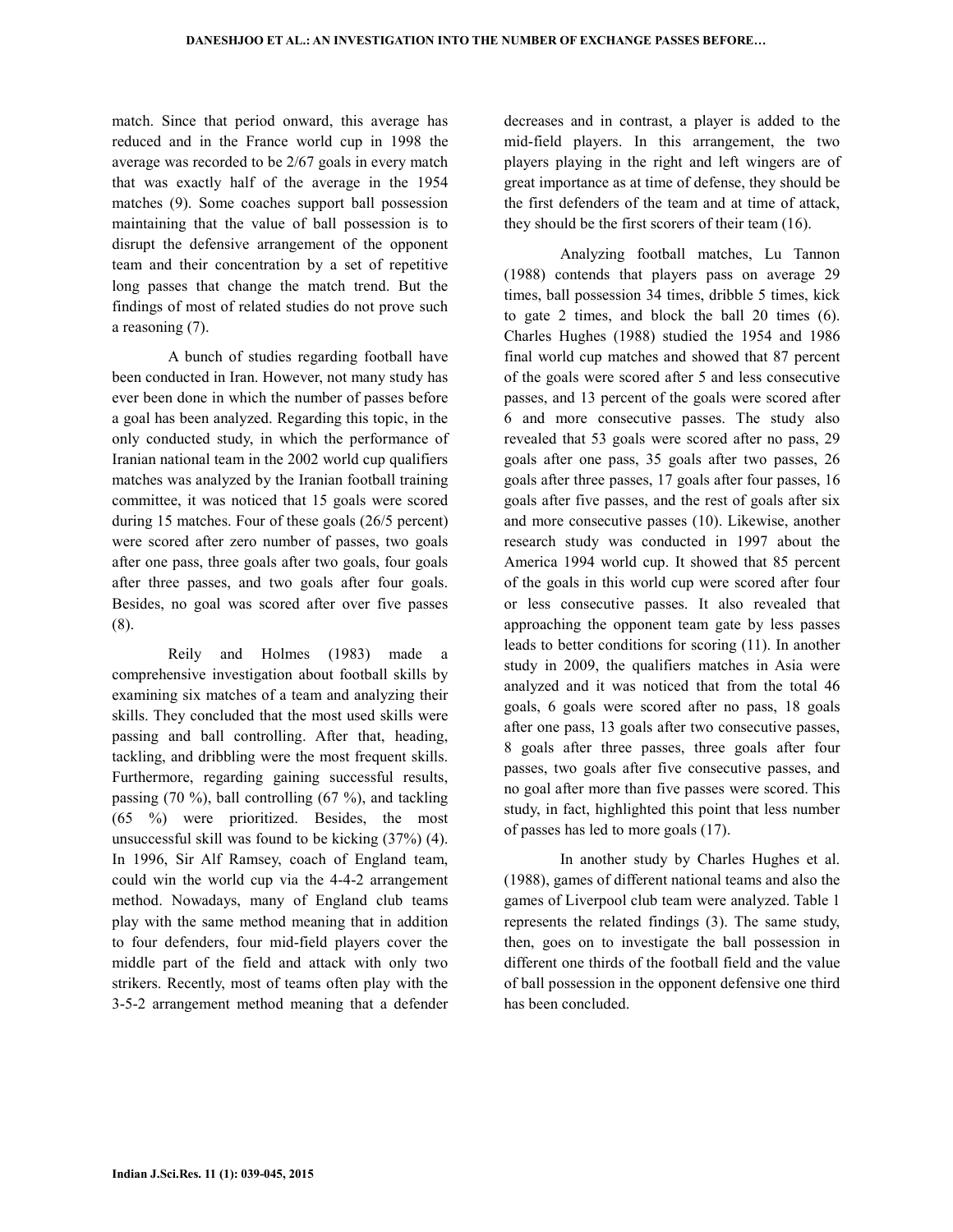| Country                       | No. of | Goals<br>Matches | Goals after 6 and<br>more passes |         | Goals after 5 and less<br>passes |                          | No. of goal<br>from ball          | No. of goal<br>from ball       | No. of goal<br>from ball                |
|-------------------------------|--------|------------------|----------------------------------|---------|----------------------------------|--------------------------|-----------------------------------|--------------------------------|-----------------------------------------|
|                               |        |                  | Times                            | Percent | Times                            | Percent                  | possession in<br>attack one third | possession in<br>mid one third | possession in<br>defensive one<br>third |
| Argentina                     | 12     | 23               | 21                               | 91      | $\overline{2}$                   | 9                        | 13                                | 6                              | $\overline{4}$                          |
| <b>Brazil</b>                 | 10     | 25               | 17                               | 68      | 8                                | 32                       | 9                                 | 9                              | $\tau$                                  |
| England<br>(under             | 29     | 59               | 55                               | 93      | $\overline{4}$                   | $\overline{7}$           | 35                                | 15                             | $\mathbf{9}$                            |
| 16 years)                     |        |                  |                                  |         |                                  |                          |                                   |                                |                                         |
| England<br>(under 21<br>yers) | 4      | 15               | 15                               | 100     |                                  |                          | 6                                 | 3                              | 1                                       |
| Holland                       | 7      | 10               | 10                               | 100     | $\blacksquare$                   | $\overline{\phantom{a}}$ | 8                                 | 5                              | 5                                       |
| Italy                         | 12     | 18               | 15                               | 83      | 3                                | 17                       | 10                                | 9                              | $\mathbf{1}$                            |
| Germany                       | 16     | 24               | 19                               | 79      | 5                                | 21                       | 12                                | 6                              | 6                                       |
| Liverpool                     | 16     | 20               | 17                               | 85      | 3                                | 15                       | 14                                | 8                              | $\overline{4}$                          |

**Table 1: Number of goals and passes in different countries' national games and Liverpool club team** 

 Given the importance of analyzing matches and the value of information and data obtained from direct analysis of matches, the present study researchers set their mind to provide Iranian coaches with a clear picture about the trend of goal scoring in Iran's football by investigating and analyzing the number of passes before scoring in Iranian football professional league. It also helps coaches to know more about the best ways to approach opponents' gates. All in all, the study has addressed the following research questions:

- 1. How many goals have been scored after three and less consecutive passes?
- 2. How many goals have been scored after 4 and 5 consecutive passes?
- 3. How many goals have been scored after more than 5 passes?
- 4. How many goals have been scored by possessing the ball in the defensive one third area and giving passes?
- 5. How many goals have been scored by possessing the ball in the mid one third area and giving passes?
- 6. How many goals have been scored by possessing the ball in the attack one third area and giving passes?
- 7. How many goals have been scored in every 15 minutes of the matches?

#### **METHODS**

 Because of the nature of the current study that aimed to investigate the number of passes before scoring in the four periods of Iranian professional league, it is a descriptive (survey) and field research as follow: from the 844 matches done in the four periods of 2010-2011, 2012-2013, 2013-2014, and 2014-2015, 84 matches were selected based on random systematic sampling procedure. Since 84 matches were intended, all the matches were numbered from 1 to 844 and then a match was picked out from each ten matches. Therefore, 84 videos films, a video set, a 20-inch TV set, and information record sheet were the tools used in the study. In the recording of the information, whenever a goal was scored, the researchers not only wrote down the time of scoring, but also played back the video film to the place where the striker team possessed the ball (defensive, mid, and attack one third areas). They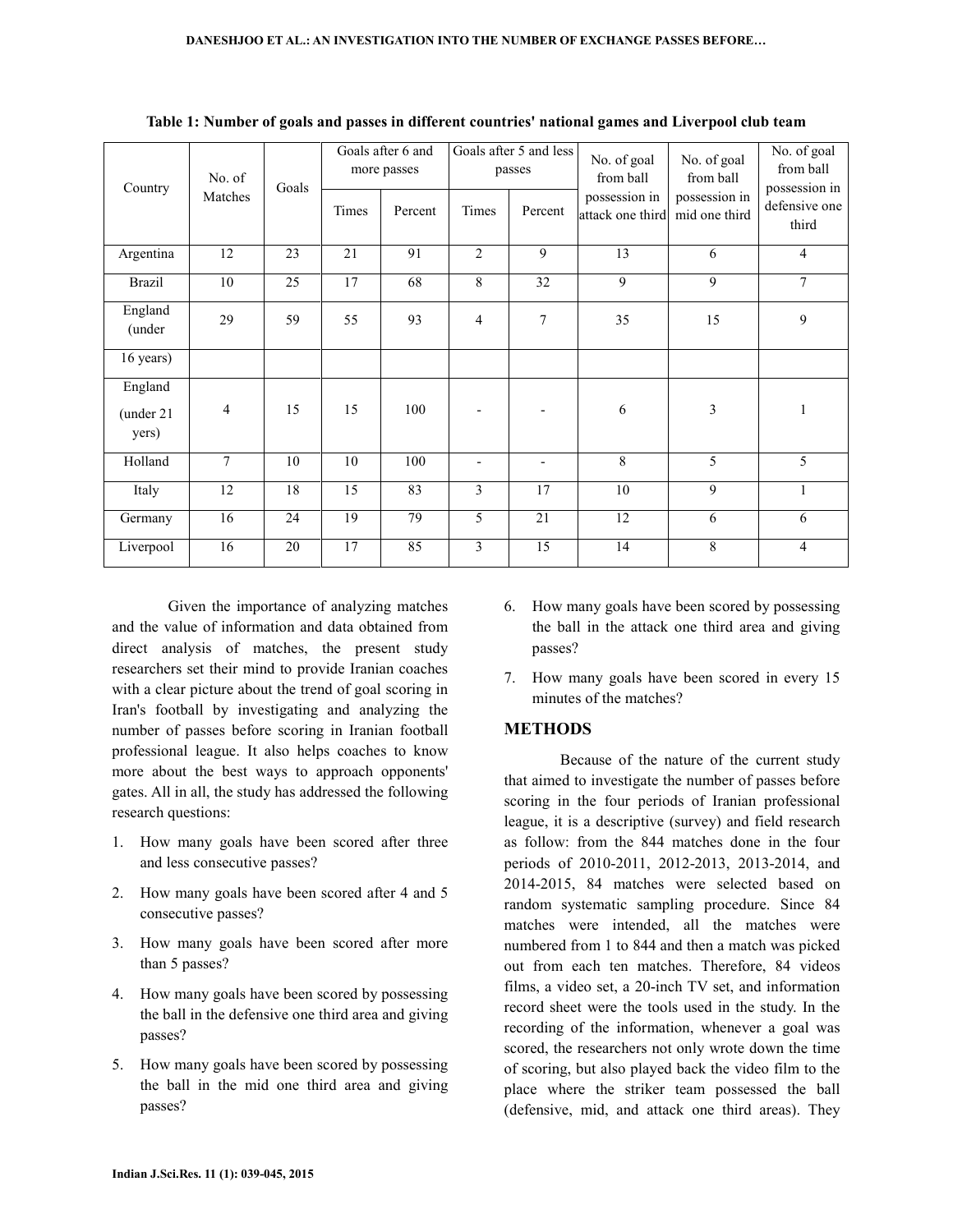wrote down the place of ball possession and then started to count the number of passes before scoring.

#### **DATA ANALYSIS**

 To analyze the gathered data, inferential and descriptive methods were used and the analysis of the collected raw data was done by SPSS software in general and mean, standard deviation, and some diagrams in particular.

## **RESULTS**

 The analysis of the data revealed that 77/5 percent of the goals were scored after three and less number of passes. The researches by Football Federation Training Committee (2001) showed that 87 percent of goals were achieved after three or less consecutive passes. Charles Hughes et al. (1988) also revealed that 73 percent of goals were achieved after three or less number of passes. The research by Asia Football Confederation (1994) also reported that about 90 percent of goals were achieved by three and less than three passes. These findings are all in line

with the hypothesis that most percentage of goals is scored after three and less than three consecutive passes.

 Additionally, the study revealed that 16/5 percent of the goals were found to be scored after four and five consecutive passes and this result also accords with those obtained by football federation training committee (2001), in which it was reported that 13 percent of goals were scored after four and five passes, Charles Hughes et al. (1994), in which it was concluded that 16 percent of goals were achieved after four and five passes, and also Reib (1997). Furthermore, it was noticed that 4/5 percent of the goals were scored after five and more consecutive passes. This finding is slightly different from that of Charles Hughes et al., according to which 13 percent of goals were scored after five and more passes. It, however, corresponds with the finding by football federation training committee (2001) and also by Asia football confederation showing that no goal was scored after five and more passes.

**Table 2: Number of passes and scored goals in four periods of Iranian football professional league in 84 matches** 

| No. of passes     |      |      |      |      |      |      | $6 & \text{more}$ |
|-------------------|------|------|------|------|------|------|-------------------|
| No. of goals 139  | 38   | 30   | 19   | 21   | 23   |      |                   |
| Percent           | 27/5 | 21/5 | 13/5 | 15   | 16/5 | 4/5  |                   |
| Frequency percent | 27/5 | 49   | 62/5 | 77/5 | 94   | 98/5 | 100               |

| No. of<br>passes | frequency) O   | No. of goals (observed No. of goals (expected<br>frequency) E | $O-E$ | $(O-E)^2$ | $(O-E)^{2}/2$ |
|------------------|----------------|---------------------------------------------------------------|-------|-----------|---------------|
| $\theta$         | 38             | 20                                                            | 19    | 361       | 18/5          |
|                  | 30             | 20                                                            | 10    | 100       | 5             |
| $\mathfrak{D}$   | 19             | 20                                                            | 9     | 81        | 4/05          |
| 3                | 21             | 20                                                            |       |           | 0/05          |
| 4                | 23             | 20                                                            | 3     | 9         | /45           |
| 5                | 6              | 20                                                            | $-14$ | 196       | 9/8           |
| 6                | $\overline{2}$ | 20                                                            | $-18$ | 324       | 14/2          |

**Table 3: Frequency distribution of scored goals**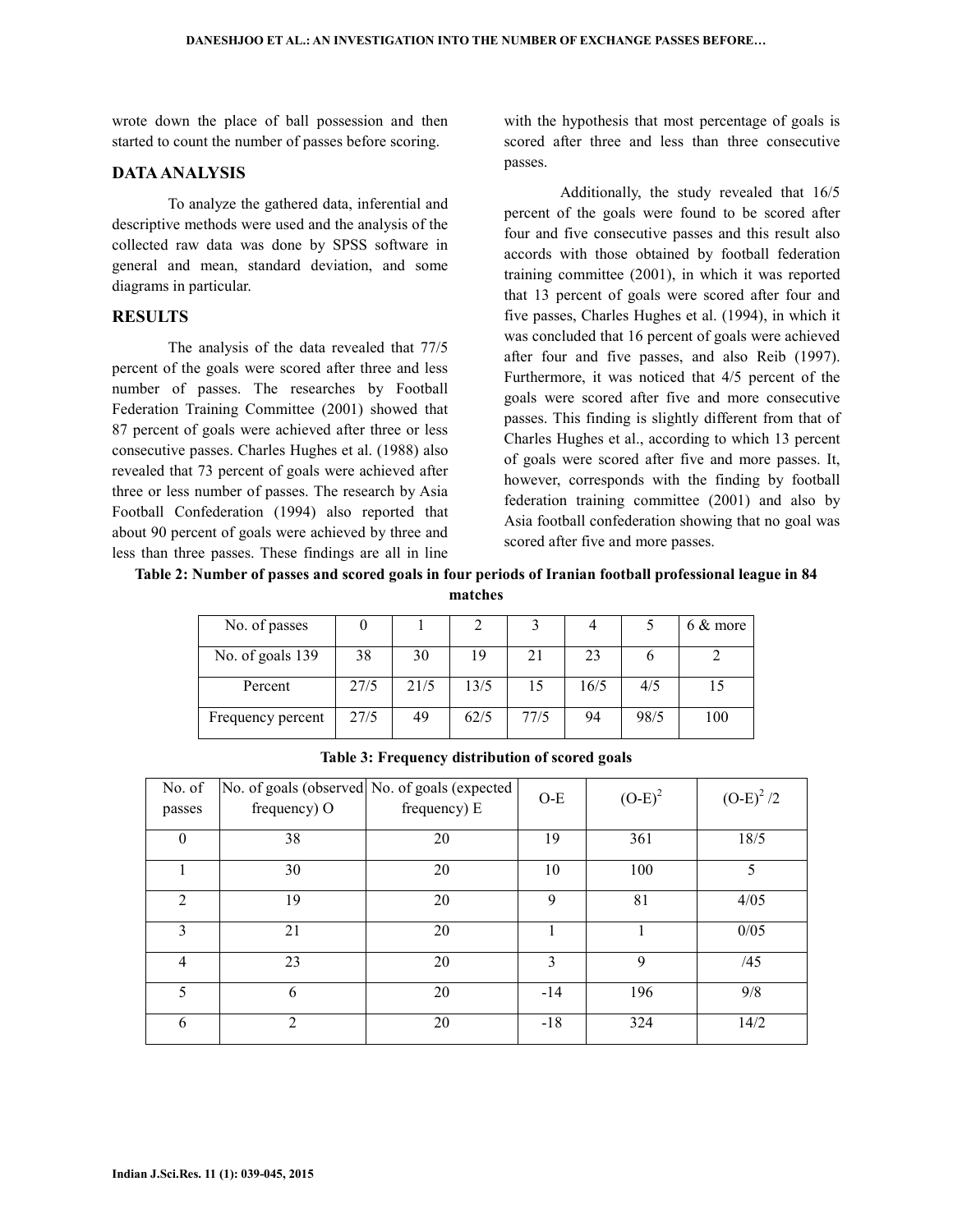|                                                                                | No. of goals | Percent   |
|--------------------------------------------------------------------------------|--------------|-----------|
| No. of balls possessed in own<br>defensive one third and after                 | 23           | 16/5%     |
| some passes are scored                                                         |              |           |
| No. of balls possessed in mid one<br>third and after some                      | 46           | 33%       |
| passes are scored                                                              |              |           |
| No. of balls possessed in attack one<br>third and after some passes are scored | 70           | $50/5 \%$ |

**Table 4: Number of goals scored after possessing the ball in different one third areas in four periods of professional league in 84 matches** 

 The study shows that 16/5 percent of the goals were scored by possessing the ball in the defensive one third area. This result is in line with the finding by Charles Hughes et al. (1988) according to which 19 percent of goals were scored by ball possession in the own defensive one third. Additionally, 33 percent of the goals were scored by possessing the ball in the mid one third and it corresponds with the Charles Hughes et al. (1988) reporting that 31 percent of goals were scored by possessing the ball in the mid one third. Finally, 50/5 percent of the goals were scored by possessing the

ball in the attack one third. This finding is also in complete accordance with the finding of Charles Hughes et al. (1988) saying that 51 percent of goals were scored by ball possession in the one third of attack.

 Given the above-mentioned findings and calculating the square Chi square  $2$  ( $23/02$ ), it is understood that the obtained square of Chi square 2 is significantly larger than the figure of the table meaning that there is a significant relationship between the place of ball possession and the scored goals.

| Place of ball<br>possession | frequency) O | No. of goals (observed No. of goals (expected<br>frequency) E | $O-E$ | $(O-E)^2$ | $(O-E)^{2}/2$ |
|-----------------------------|--------------|---------------------------------------------------------------|-------|-----------|---------------|
| Defensive $1/3$             |              | 47                                                            | 24    | 576       |               |
| Mid $1/3$                   | 46           | 4                                                             |       |           | 0/02          |
| Attack $1/3$                | 70           | 47                                                            | 23    | 529       |               |

**Table 5: Frequency distribution of scored goals in different areas of field** 

| Table 6: Number of scored goals in every 15 minutes of match, in four periods of professional league |  |  |
|------------------------------------------------------------------------------------------------------|--|--|
|                                                                                                      |  |  |

| Time of Match |                                       | Second 15 | Third 15                          | First 15 minutes | Second 15  | Third 15                        |
|---------------|---------------------------------------|-----------|-----------------------------------|------------------|------------|---------------------------------|
|               | First 15 minutes<br>of first halftime |           | minutes of first minutes of first | of second        | minutes of | minutes of                      |
|               |                                       | halftime  | halftime                          | halftime         |            | second halftime second halftime |
|               |                                       |           |                                   |                  |            |                                 |
| No. of goals  | 27                                    | 16        | 23                                | 23               | 25         | 45                              |
| Percent       | 19                                    | 14/5      | 13/5                              | 16               | 16/5       | 20/5                            |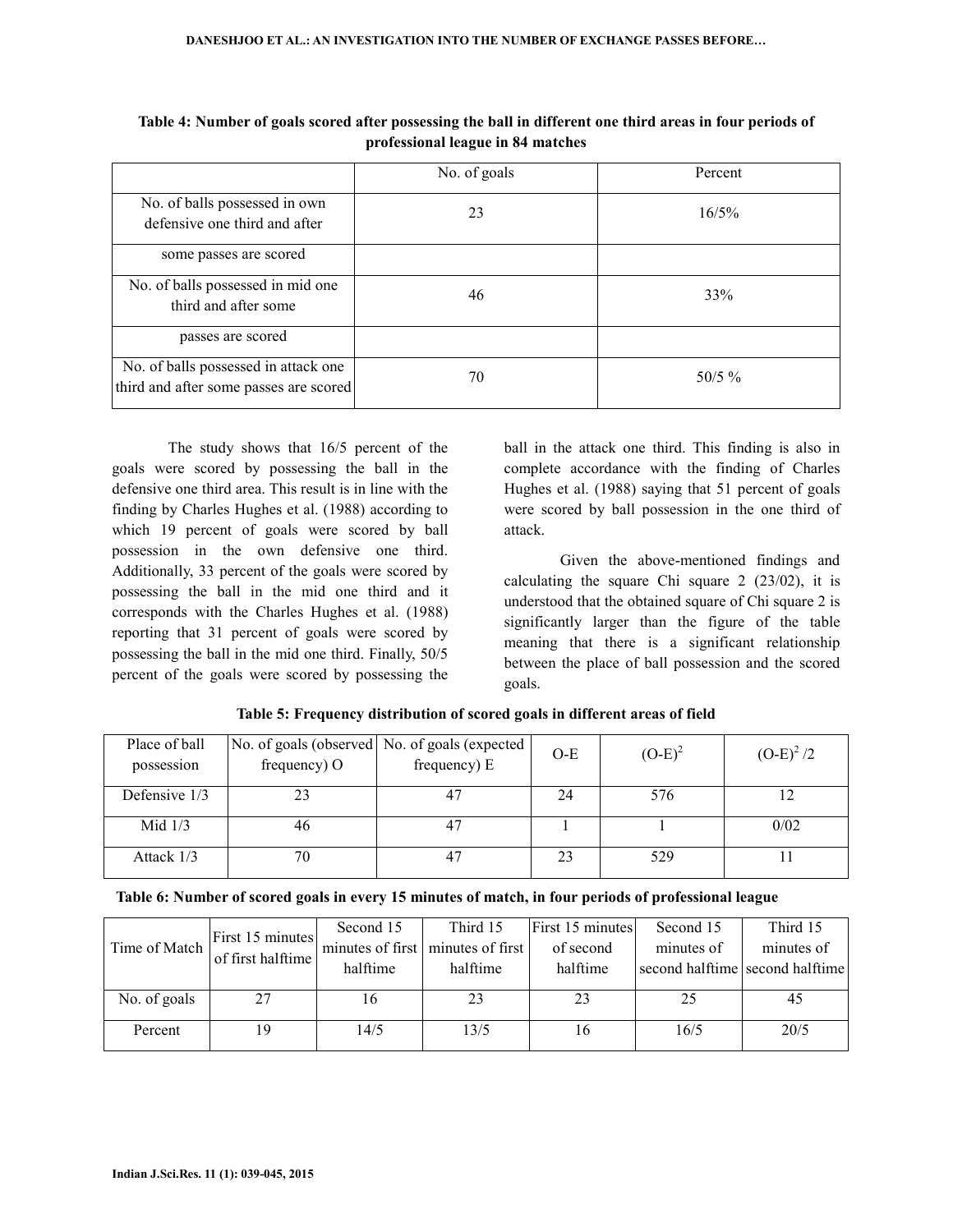Analyzing the collected raw data showed that the number and percentage of the goals scored in every fifteen minutes of the match were close to each other till the minute of 75 (5 15-minute time). The best information was for the last fifteen minutes in which 20/5 percent of goals were scored. Moreover, it was figured out that from the 20 goals scored after no pass, 85 percent of them were scored after two or less consecutive passes and it corresponds with the finding of Charles Hughes et al. (1988) according to which 89 percent of the goals that were scored by no consecutive pass were the result of five and less than five passes.

## **DISCUSSION AND CONCLUSION**

 Given the present study findings and also those of other previously conducted studies, it might be stated that for having a better performance, the first necessity for players and coaches is that they agree that at time of moving toward opponents' gates, passing and moving forward not only increases the chance of scoring, but also increase the interest and excitement of match for spectators and fans. Analysis show that matches in which there are long ball possessions and many consecutive passes have no result but a negative one. Teams often take into consideration two strategies: 1. Attack 2- Defense. Most teams know the basis of attack strategy on ball possession. Such a strategy has a simple structure and contains 6 or more consecutive passes and players should wait for the apt time for kicking. The drawback of the ball possession method is it does not lead to scoring and most of the goals of teams that take such a strategy are scored after five or more consecutive passes.

 From 139 goals scored in the 84 studied matches, 98/5 percent were scored after five or less than five consecutive passes and merely two of them were scored after more than five passes. To be more detailed, from the 139 goals, 38 goals (27/5 %) were scored after no pass and 30 ones (21/5 %) were scored after one pass. Is it possible that due to many consecutive passes, the ball has been rebounded, or the opponent players have blocked the ball temporarily, or a free kick has been resulted that led to a goal? To answer this question, the goals that were scored after no pass and the number of passes that were done before the ball has been lost were examined. It was uncovered that 98/5 percent of balls have reached the zero number of passes after passing for 5 or less times. The same investigation for the goals that were scored after one pass was done and it was noticed that 100 percent of balls have reached the ball losing place after two and less than two passes. The two cases indicate that every team that passes six or more times has less chance to score and win the match. Therefore, ball possession is not an effective strategy in attack to win. In contrast, moving forward with less passes is more likely to lead to scoring.

 Teams cannot be always in attack position and sometimes need to enter a match by defensive strategies. From the 139 goals scored in the 84 studied matches, 51 percent of them were resulted from possessing the ball in attack one third. This, in fact, highlights the importance of ball position in the attack one third meaning that the more a team can increases the number of repossession of ball in this area, the more the chance of scoring will be for it. Thus, the best and most logical defensive strategy is to put the opponent players under pressure and to possess the ball near the opponent's gate.

 All in all, it could be inferred that when a team possesses the ball and is in attack position, its arrangement becomes similar to the head of a funnel meaning that the players try to be scattered in different areas of filed so that the opponent players have less chance to possess the ball. However, in this cases, if the ball is lost, the least possible defense concentration exists and therefore, the opponent players can score more easily provided that they take the ball to the gate with less passes. If they do not do this, the opponent players have more time to be in better defense positions (similar to the bottom of a funnel) and in this case the chance of scoring reduces. Thus, the study findings show that the advocates of ball possession theory are completely wrong as when a team has the possession of the ball, the longer it's time for attacking by many consecutive passes, the more time is provided for the opponent players to be placed in their defense positions.

 According, it might be stated that in football, passing of time has always been to the interest of defenders. Criticizing the ball possession theory does not necessarily mean that players should